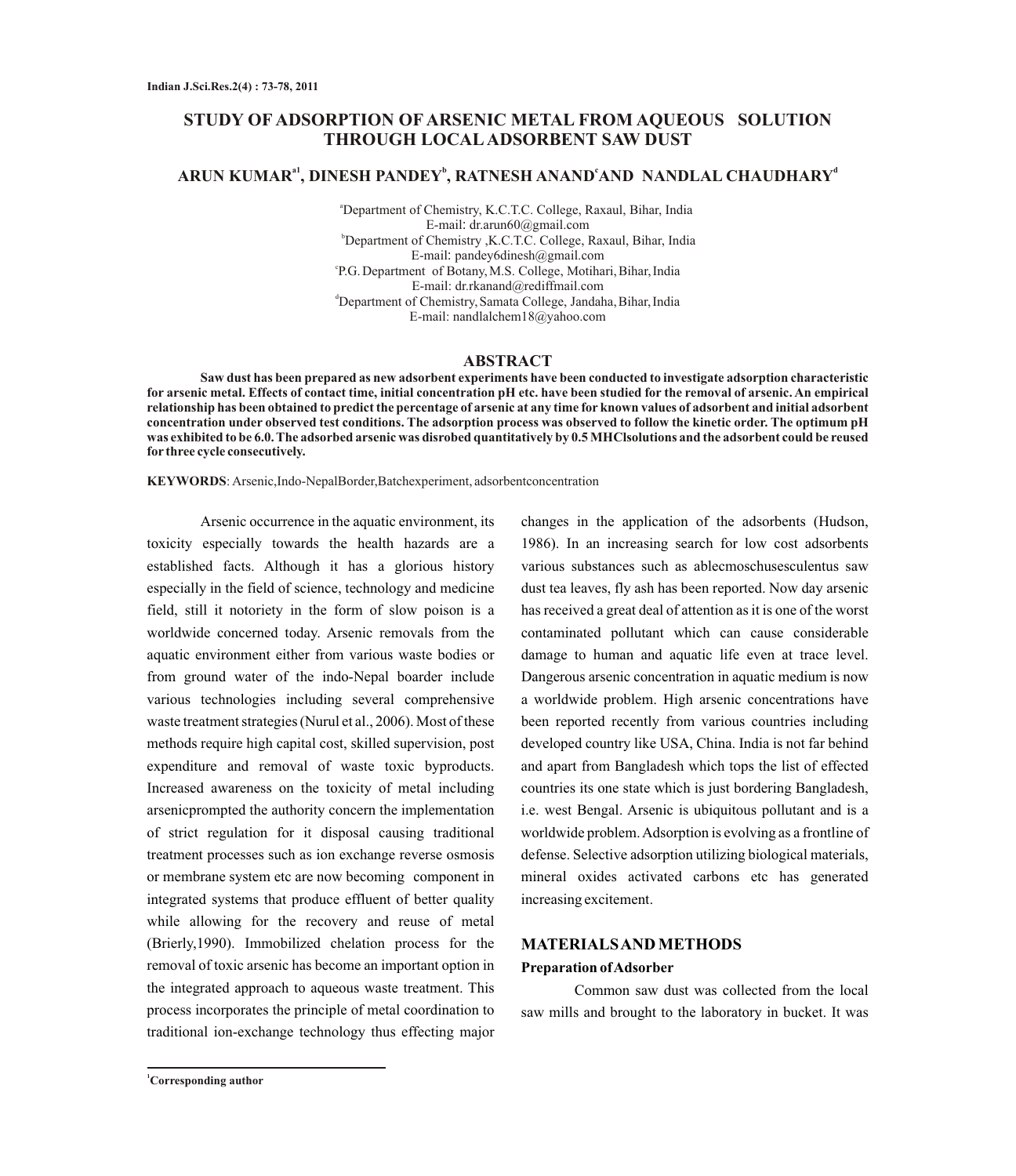washed by distilled water three to four times to remove the waste soluble particles .It was dried at about  $100^\circ$ c and sieved through 140-180 mesh size. The saw dust powder (50gm) was refluxed with 18 gm. NaCl, 2-amino naphthol 3,6 disolphonic acid, 12.5g melamine and 50ml HCHO and stirring was done continuously for 10 minutes. The product was washed with / demineralized water several times and later on dried in sun.

#### **Batch Experiment**

Batch adsorption test was performed by shaking 0.5gm of saw dust with 250ml aqueous of metal ion for 4 hr at room temperature. The pH of the solution was adjusted using 0.1 MNaOH and 0.1 MHCl. A 5ml aliquot of supernalent solution was withdrawn with pipette EDTA titration process.

### **RESULTS AND DISCUSSION**

### **Effect of Contact Time**

Effect of contact time and initial concentration on adsorption of arsenic by the saw dust has attained in 3 hours. A contact time of 3 hours was used in all subsequent adsorption tests.

#### **Batch Experiment**

Batch experiments were conducted to investigate the parametric effects of adsorbent concentration (Ws) and initial adsorbate concentration (Co) on adsorption. For intial concentration of arsenic:  $50,100,200$  and  $400$  mg L<sup>-1</sup>, the remaining arsenic was determined at different contact times by varying the adsorbent dosages 2,4,6 and 10 g  $L^1$ . The percentage removal of arsenic for the above stated initial adsorbate concentration (Co) and adsorbent concentration (Ws) values are shown in fig 1a to 1b. The rate of adsorption was observed within 3 hours. At any time for a given Co valve the percentage of arsenic removal increased with increase in Ws. The equilibrium time was independent of adsorbent concentration. The similar type of curve at each initial concentration of arsenic show that the percentage removal decreases with increasing initial concentration. This may be due to the fact for a fixed adsorbent dose, the total adsorption sites are limited resulting in a decrease in percentage removal corresponding to an increased initial adsorbent concentration. The smooth

curve of percentage removal verses time (fig.1a) suggests the possibility of monolayer coverage of arsenic on the outer surface of the adsorbent.

The experimental data shown in Fig.1a would be fitted by a relationship i.e.

> t/R = a + bt ……………………..(i) Where  $R =$  percentage removal at time t a& b =co-efficients

The above data are enumerated in table 1.

The average values of a and Ws can be related by the following:

a = 1/c+dws ………………….. (ii)

Where c  $& d =$  coefficients

The values of the above coefficient are found as 4.75 and 0.56 respectively. The validity of fitting the date to the above equation is determined through regeneration error line (fig. 2). The value of 'b' increases with Co for all values of Ws in table 2.

#### **Effect of pH**

The adsorption capacity determined at varying pH (fig.1b) exhibited that capacity increases from pH 2 to 8. Poor adsorption at lower pH may be due to higher concentration of  $H^+$ competing ions. Further at higher pH the decrease in adsorption may be explained due to the formation of soluble hydroxy complexes. The pH of the aqueous solution is a controlling factor in the adsorption process. Thus the role of  $H<sub>2</sub>$  ion concentration was examined at pH values of 2,4,6,8 & 10.

Effect of contact time and initial concentration on adsorption of arsenic by the saw dust was attained in 3 hours. (Ajmal et al., 1998) reported similar results for adsorption of saw dust in the removal of copper (II) from industrial wastes. However further increase in contact time does not increase the uptake due to deposits of some ions on the adsorbent materials (Piekos and Paslawska, 1990).Successful application of the adsorption techniques demands innovation of cheap, non-toxic easily and locally available material. Bio-adsorbents meet these requirements. Knowledge of the optima conditions would formulate a better design and modelling process (Barkin and Pailles, 2000).The effect of some major parameters like contact time pH etc. was instigated from kinetic view print.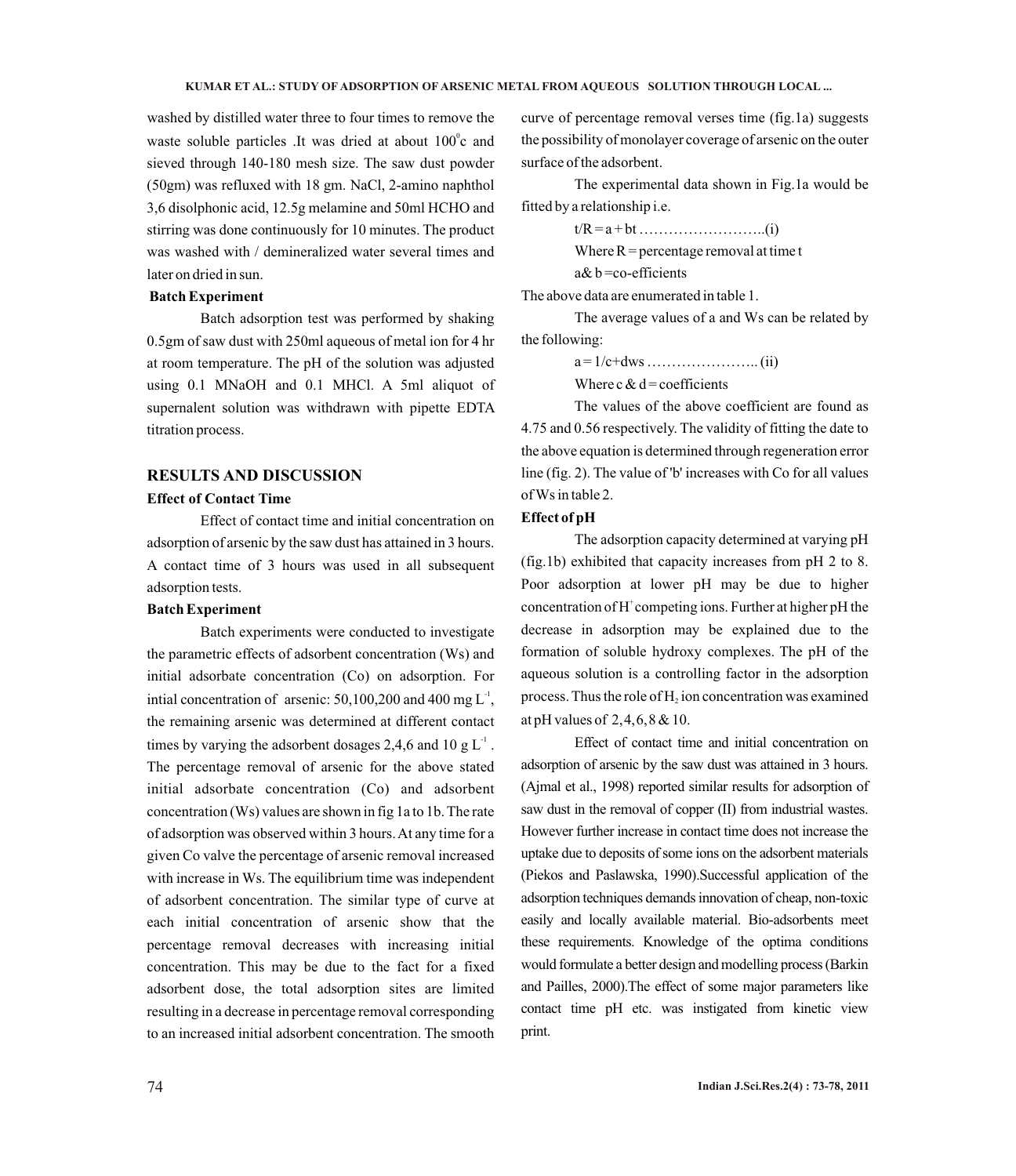Thus the ability of saw dust to absorb arsenic from aqueous media has been demonstrated. The extent of removal depends upon the initial concentration, pH and temperature (Khare et al., 1987; Raji and Anirudhan, 1996). An empirical relationship has been established which can predict the percentage removal of arsenic at any time for a given adsorbent dose and given initial concentration. The efficiency of the sorption of fluoride ion is affected by pH, contact time, adsorbent dose, type and size of adsorbents. It is observed that removal of metallic ion increase with an increase in the amount of adsorbent(Table-2).It has been further observed that-

(i) Non-conventional adsorbents are relatively cheaper compared to conventional ones and are easily available resulting in saving in cost.

(ii) Non-conventional adsorbents require simple alkali/or and acid treatment for the removal of lignin before their application and to increase efficiency.

(iii) Since the cost of these adsorbents in relatively low and as such they can be used once and discarded.

(iv) Non-conventional adsorbents require less maintenance

and supervision.Separation is possible to segregate the nonconventional adsorbents from the effluents before their disposal.

(v) The non-conventional adsorbents can be disposed off easily and safely. Used adsorbents can be reused as a filter material is low laying areas and hence their disposal does not pose any serious problem.

#### **CONCLUSION**

In an increasing search for low cost adsorbents grafted saw dust has established successfully as one of the cheapest adsorbents that could be used for the removal of arsenic ions over a wide range of concentration. Treated adsorbents can be disposed of safely by burning after use. They are locally available and hence involve no expenditure on transportation and have a very low cost pre-treatment. There is no need to regenerate the exhausted treated adsorbents as they are available abundantly, easily, cheaply and locally.

### **Table 1:Values of co-efficient a&b for different values of Ws& Co.**

| Initial arsenic<br>concentration Co<br>$(mgL^{-1})$ | 2            | 4            | 6            | 10           |
|-----------------------------------------------------|--------------|--------------|--------------|--------------|
| 50                                                  | $a - 0.1785$ | $a - 0.1135$ | $a - 0.1068$ | $a - 0.0975$ |
|                                                     | $b - 0.0110$ | $b - 0.0108$ | $b - 0.0104$ | $b - 0.0112$ |
| 100                                                 | $a - 0.1750$ | $a - 0.1385$ | $a - 0.1030$ | $a - 0.0970$ |
|                                                     | $b - 0.0180$ | $b - 0.0108$ | $b - 0.0108$ | $b - 0.0116$ |
| 200                                                 | $a - 0.1785$ | $a - 0.1380$ | $a - 0.1120$ | $a - 0.0885$ |
|                                                     | $b - 0.0128$ | $b - 0.1775$ | $b - 0.0125$ | $b - 0.0118$ |
| 400                                                 | $a - 0.2275$ | $a - 0.1795$ | $a - 0.1385$ | $a - 0.1130$ |
|                                                     | $b - 0.0108$ | $b - 0.0128$ | $b - 0.0112$ | $b - 0.0118$ |

### DOSE OF ABSORBENT (SAW DUST), Ws.  $(gL<sup>-1</sup>)$

### **Table 2: Values of co-efficient e and f for different values ofWs.**

| Dose of absorbents<br>$Ws (gL-1)$ |         |       |
|-----------------------------------|---------|-------|
|                                   | 2275.85 | 72.35 |
|                                   | 1577.49 | 75.95 |
|                                   | 1288.68 | 82.15 |
| 10                                | 0628.75 | 85 75 |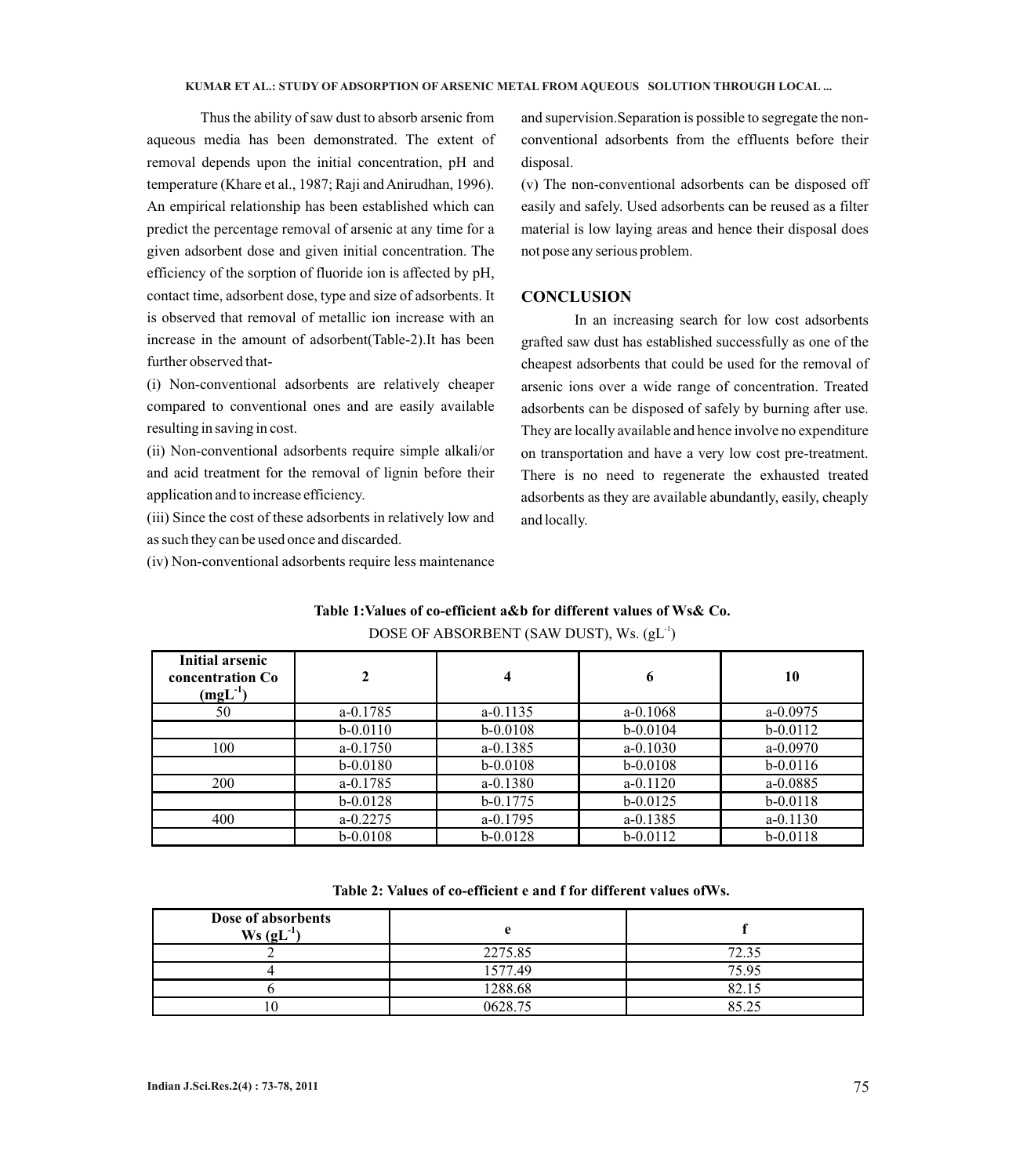# **KUMAR ET AL.: STUDY OF ADSORPTION OF ARSENIC METAL FROM AQUEOUS SOLUTION THROUGH LOCAL ...**



**Figure: 1a**

Adsorbent dose 2, 4,6,10 g L<sup>-1</sup>AND pH = 6.0 (Arsenic ion)



Adsorbent dose 2, 4,6,10 g  $L^{-1}$  AND pH = 6.0 (Arsenic ion)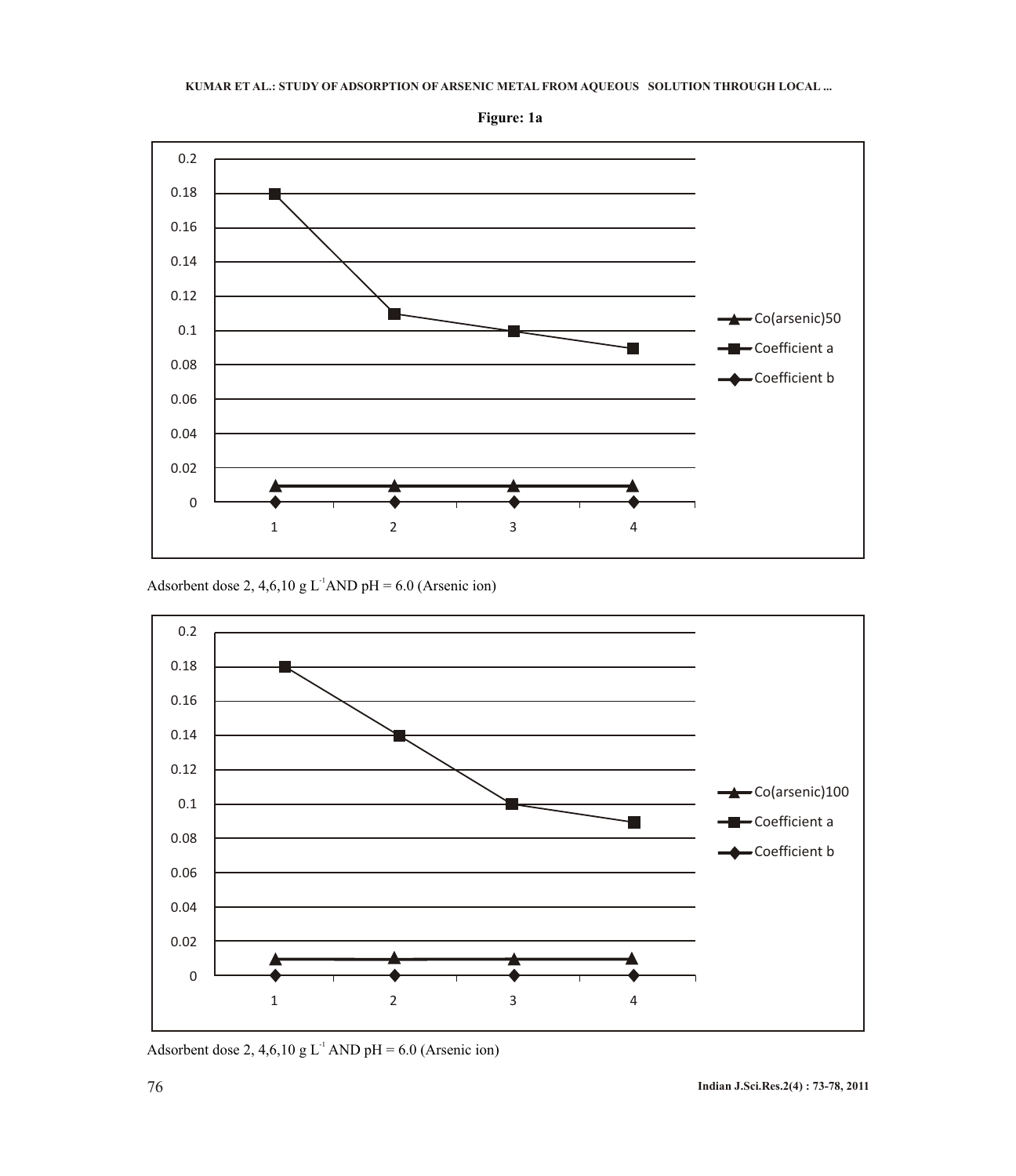#### **KUMAR ET AL.: STUDY OF ADSORPTION OF ARSENIC METAL FROM AQUEOUS SOLUTION THROUGH LOCAL ...**



**Figure: 1b**

Adsorbent dose 2, 4,6,10 g L<sup>-1</sup> AND pH = 6.0 (Arsenic ion)



Adsorbent dose 2, 4,6,10 g L<sup>-1</sup>I AND pH = 6.0 (Arsenic ion)